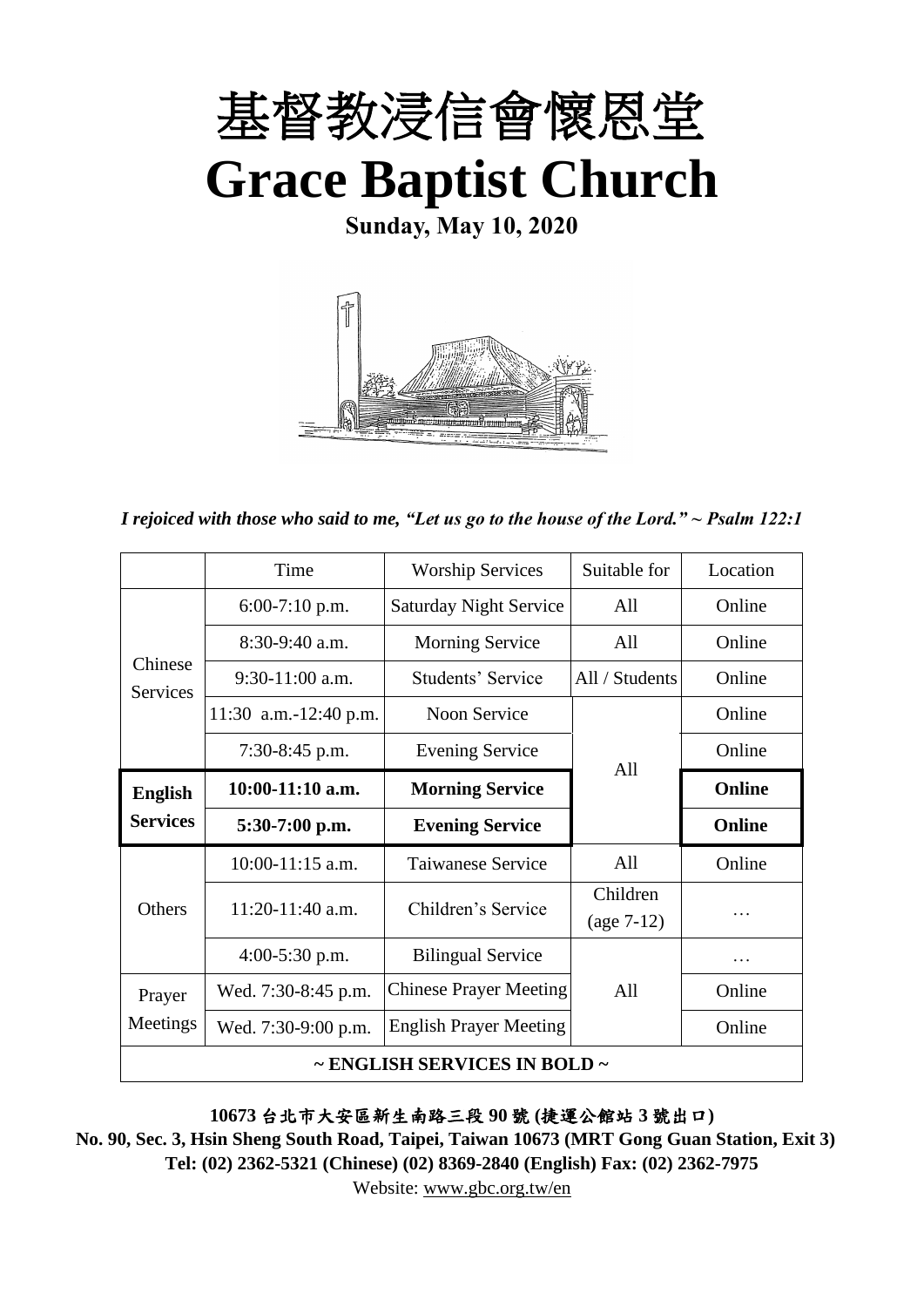**Welcome to Grace Baptist Church English Congregation. Thank you for choosing to worship with us and celebrate the glory of our Lord. Morning Worship Service – 10:00 a.m.**

| $\mu$ intorning worship service $-$ 10:00 a.m. |                                      |                             |  |  |  |  |
|------------------------------------------------|--------------------------------------|-----------------------------|--|--|--|--|
|                                                | <b>Sunday, May 10, 2020 (Online)</b> |                             |  |  |  |  |
| Prelude                                        |                                      | Monica Kong                 |  |  |  |  |
| Greeting/Prayer                                |                                      | <b>Armand LIm</b>           |  |  |  |  |
| Worship through Music                          | "How Can I Keep from Singing?"       |                             |  |  |  |  |
|                                                | "I Sing Praises"                     |                             |  |  |  |  |
| <b>Pastoral Prayer</b>                         |                                      | <b>Pastor Nick Brideson</b> |  |  |  |  |
| Worship through Music                          | "How Great Is Our God"               | Armand LIm                  |  |  |  |  |
|                                                | " Christ Our Hope in Life and Death" |                             |  |  |  |  |
| <b>Offertory Prayer</b>                        |                                      | <b>Pastor Nick Brideson</b> |  |  |  |  |
| Tithes and Offerings                           |                                      |                             |  |  |  |  |
| Doxology                                       |                                      |                             |  |  |  |  |
| Pray for Our Church                            |                                      | Michael Huang               |  |  |  |  |
| <b>Missions Videos</b>                         |                                      |                             |  |  |  |  |
| Special Music                                  | "Is He Worthy?"                      | Hallel Singers Video        |  |  |  |  |
| <b>Scripture Reading</b>                       | Matthew 18:21-35                     | Michael Huang               |  |  |  |  |
| Message                                        | Forgive                              | <b>Pastor Nick Brideson</b> |  |  |  |  |
| <b>Response Song</b>                           | "Speak O Lord"                       |                             |  |  |  |  |
| Benediction                                    |                                      |                             |  |  |  |  |
| Welcome                                        |                                      |                             |  |  |  |  |
| <b>Closing Song</b>                            | "As the Lord Is with Us"             | Armand LIm                  |  |  |  |  |
| Postlude                                       |                                      | Monica Kong                 |  |  |  |  |
|                                                | $\sim$                               |                             |  |  |  |  |

## **Evening Worship Service – 5:30 p.m. Sunday, May 10, 2020**

**\*\*\*\*\*\*\***

In accordance to CECC's recommendations for preventing the spread of infectious disease, we will only live-stream the morning worship service. For those who regularly worship with us at 5:30 p.m., we invite you to use the recorded live-stream of the 10:00 a.m. service to worship with us online. For a link to the stream, please visit: https://www.gbc.org.tw/en/index.php/livestream/

## **Our Vision Is to Spread the Gospel**

To achieve this, we aim:

1. To become a house of prayer

2. Through prayer, to build the body of Christ

3. From the body, to do the work of mission in Taipei, Taiwan, and neighboring countries

"*but you will receive power when the Holy Spirit has come upon you; and you shall be My witnesses both in Jerusalem, and in all Judea and Samaria, and even to the remotest part of the earth*." - Acts 1:8 (NASB)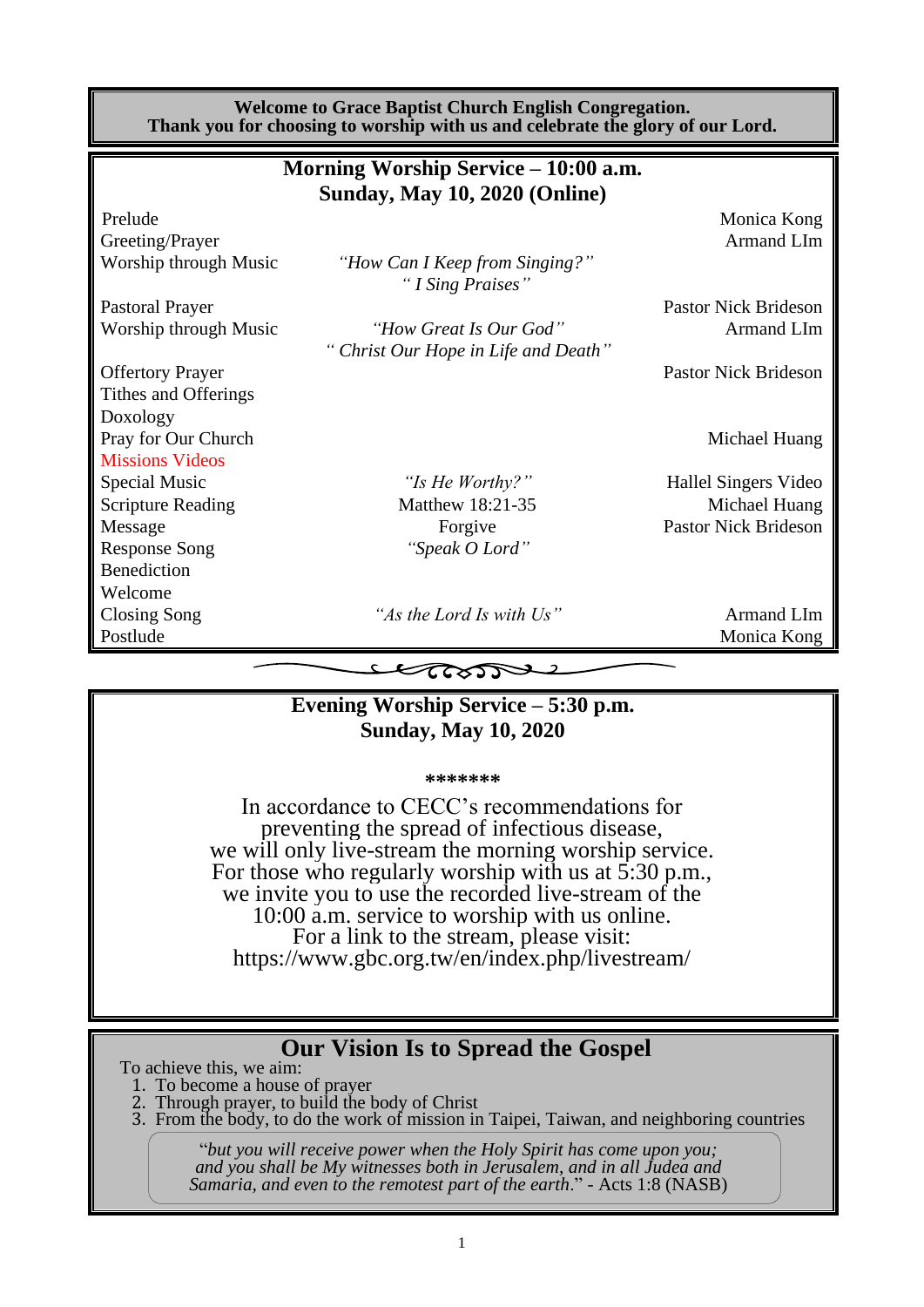### **Sermon Topic: Forgive Scripture: Matthew 18:21-35**

#### **Speaker: Pastor Nick Brideson May 10, 2020**

#### **Scripture: Matthew 18:21-35**

 $21$  Then Peter came and said to Him, "Lord, how often shall my brother sin against me and I forgive him? Up to seven times?"  $^{22}$  Jesus said to him, "I do not say to you, up to seven times, but up to seventy times seven.

<sup>23</sup> "For this reason the kingdom of heaven may be compared to a king who wished to settle accounts with his slaves.  $24$  "When he had begun to settle them, one who owed him ten thousand talents was brought to him. <sup>25</sup> "But since he did not have the means to repay, his lord commanded him to be sold, along with his wife and children and all that he had, and repayment to be made. <sup>26</sup> "So the slave fell to the ground and prostrated himself before him, saying, 'Have patience with me and I will repay you everything.' <sup>27</sup> "And the lord of that slave felt compassion and released him and forgave him the debt. <sup>28</sup> "But that slave went out and found one of his fellow slaves who owed him a hundred denarii; and he seized him and began to choke him, saying, 'Pay back what you owe.' <sup>29</sup> "So his fellow slave fell to the ground and began to plead with him, saying, 'Have patience with me and I will repay you.'  $30$  "But he was unwilling and went and threw him in prison until he should pay back what was owed. <sup>31</sup> "So when his fellow slaves saw what had happened, they were deeply grieved and came and reported to their lord all that had happened.  $32$  "Then summoning him, his lord said to him, 'You wicked slave, I forgave you all that debt because you pleaded with me. <sup>33</sup> 'Should you not also have had mercy on your fellow slave, in the same way that I had mercy on you?' <sup>34</sup> "And his lord, moved with anger, handed him over to the torturers until he should repay all that was owed him. <sup>35</sup> "My heavenly Father will also do the same to you, if each of you does not forgive his brother from your heart."

### **Notes:**



 $\overline{\phantom{a}}$ 

### **Sermon Next Sunday,** *May 17***:**

| <b>Speaker</b>                                                            | <b>Topic</b> | <b>Bible Text</b> |  |  |  |  |
|---------------------------------------------------------------------------|--------------|-------------------|--|--|--|--|
| <b>Pastor Nick Brideson</b><br>Galatians $5 & 6$<br><b>Serve</b>          |              |                   |  |  |  |  |
| Study the Bible text ahead and you will get more from the sermon. You are |              |                   |  |  |  |  |
| welcome to join one of the Sunday classes listed on page 5.               |              |                   |  |  |  |  |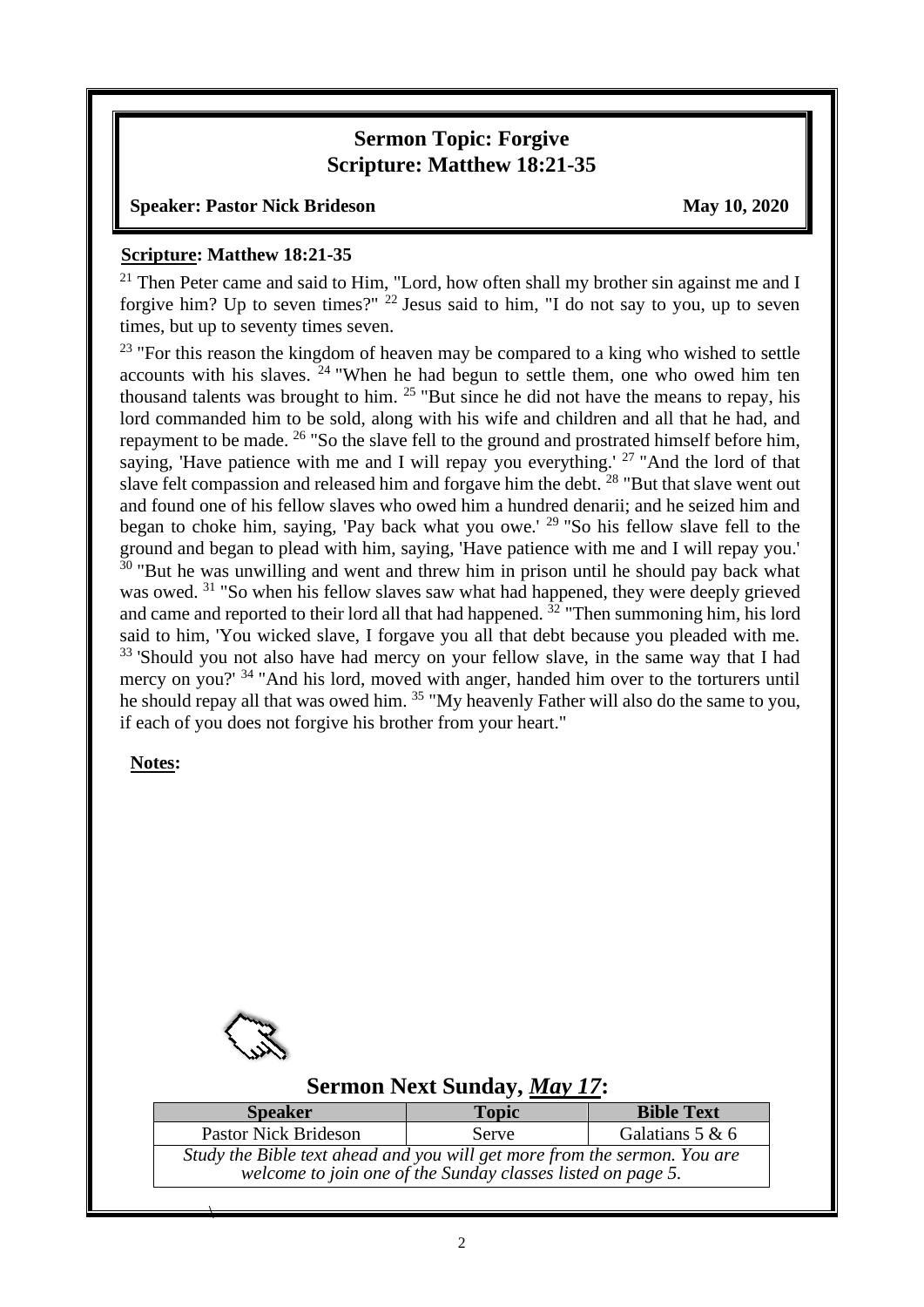*Strength and dignity are her clothing, and she laughs at the time to come. She opens her mouth with wisdom, and the teaching of kindness is on her tongue. She looks well to the ways of her household and does not eat the bread of idleness.* Proverbs 31:25-27 (ESV)

**Happy Mother's Day to all GBC mothers**



2020/5/30-31 The 15<sup>th</sup> Annual GBC Missions Conference



# 2020 Missions Conference on Sunday, May 31 **GBC Online Services and Seminars**

#### **English Missions Sunday Service**

**Time:** 10:00 – 11:10 a.m. **Speaker:** Pastor Wayne Chen **Topic:** Jesus' Last Commandment **Location:** GBC Sanctuary

### **AWANA Children's Sunday Service**

**Time:** 11:30 a.m. – 12:10 p.m. **Speaker:** Minister Gail Chen **Topic:** Good News for Fiona: How the Gospel Came to the Biem People **Location:** GBC Sanctuary

#### **English Missions Seminars**

- A. **Time**: 2:00 p.m. **Speaker:** Pastor Wayne Chen **Theme:** Tribal Church Planting in Papua New Guinea
- B.**Time:** 3:10 p.m. **Speaker:** Minister Gail Chen **Theme:** As for Me and My House - Raising a Family in Uncertain Times

**For Chinese Service / Seminars, and other details, please visit GBC website "Upcoming Events" at: www.gbc.org.tw/en**

### **Introduction to the Keynote Speakers**

Wayne and his wife Gail both graduated from Gordon-Conwell Theological Seminary. Upon graduation, Wayne and Gail served in Tri-Valley Chinese Bible Church in Northern California.

In 2007, Wayne and Gail, along with their children, Abigail and Michaela, left suburban America and joined New Tribes Mission as tribal church planters.

In 2009, the family moved to the country of Papua New Guinea. They soon began living with a tribal group called the Biem people, on a tiny volcanic island 150 km off the northern coast.

In the last 9 years, the family learned the Biem language, developed an alphabet and a written form of the language, taught the Biem how to read and write and presented the Gospel for the first time to the Biem people. Today, there is a strong and vibrant indigenous church on Biem with tribal elders shepherding the church.

The couples are now working to complete the New Testament translation for the church. Wayne is also the director for Radius Asia (www.ri-asia.org). Radius is a training program for cross-cultural missionaries with heavy emphasis on language and cultural acquisition to proficiency, foundational Bible teaching, embracing suffering and hardship as tools in church planting and planting mature churches with indigenous leadership.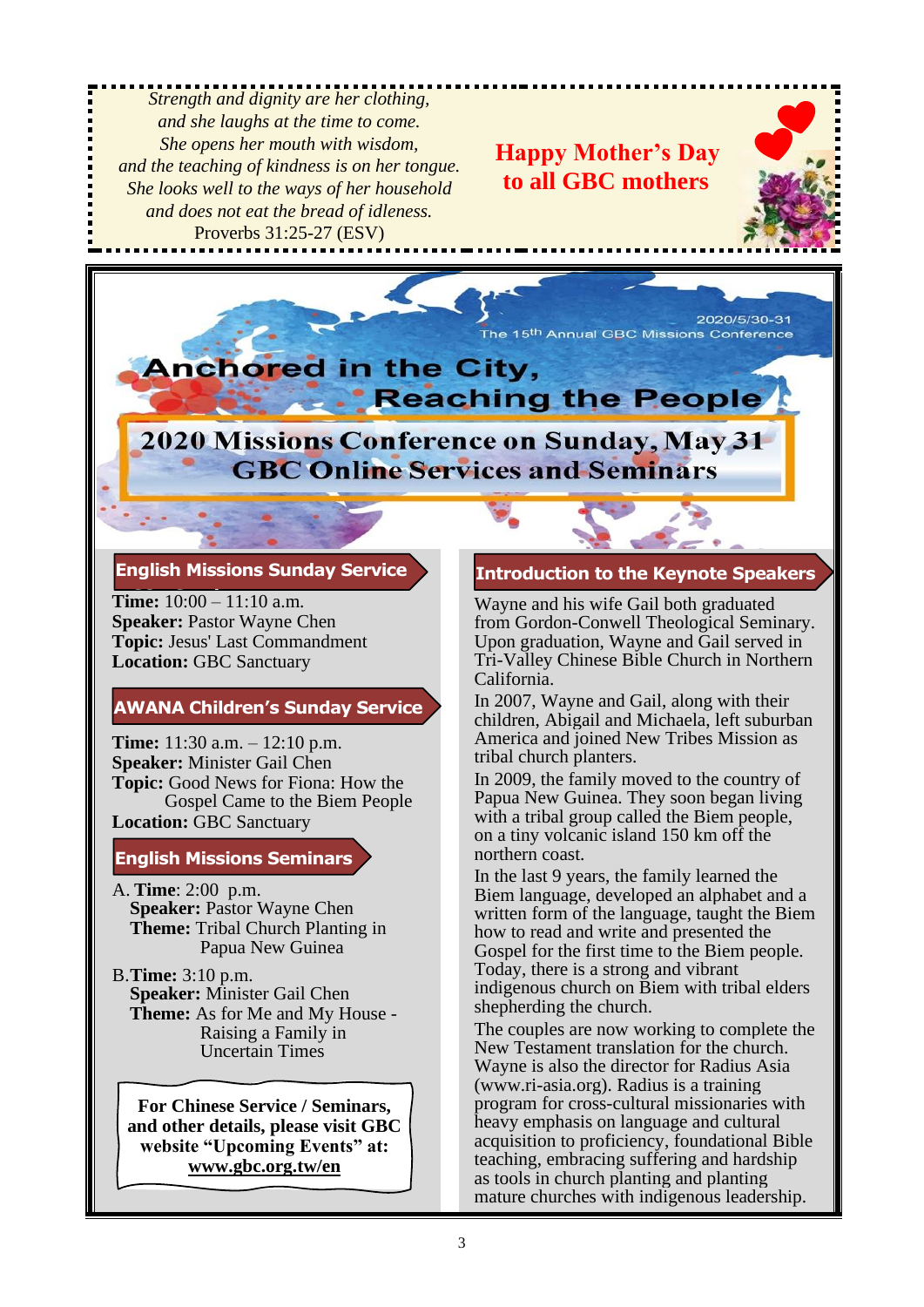## **GBC Begins to Re-open**

Starting from Monday May 11, GBC will be open for meetings from Monday to Saturday. (Sunday meetings will continue to be online.)

**Note:**

- No food in groups/meetings
- All people must wear masks
- For new people coming to the group, please ensure that they have not been out of Taiwan in the previous 2 weeks
- Temperatures will be taken for people entering GBC

Due to ongoing renovations, rooms assignments will be different. Check with leaders via email (listed on page 5 of the bulletin).

## **Online AWANA & Preschool Classes**

After stopping for a few weeks, AWANA & Preschool classes have started meeting online using Zoom. They meet at 11:30 a.m. on Sundays. If your children want to join the online class but you are not yet in the AWANA/Preschool Parents' LINE Group, please contact Ming Lai at minglai88@gmail.com for AWANA, and Joanna Peng at joanna1285@hotmail.com for Preschool.



## **Online / Physical Meetings during COVID-19 Situation**

Due to the COVID-19 situation, GBC meetings and activities **on Sunday in GBC** will be cancelled or held online until **May 31**. The measures that the church will apply after May 31 will be announced at a future date. If you have questions, please contact the staff.

### **GBC English Congregation welcomes you to join us online:**

- ⚫ **Sunday online worship service:** 10:00 a.m. on Sunday Suggested steps:
	- 1. Download the bulletin
		- (5 to 10 minutes before 10:00 a.m., go to the GBC website at www.gbc.org.tw/en, and click "Today's Bulletin".)
	- 2. Prepare your heart to worship
	- (Prepare the Bible, offering envelope, pen, notebook & preferably go to a quiet place.) 3. Worship online
		- (Click "Live Worship" on the GBC website.)
- ⚫ **Wednesday Night Prayer Meeting:** 7:30 p.m. in Coleman Hall (basement) Go directly to Coleman Hall to join the physical Prayer Meeting or email Minister Priscilla [\(priscilla@gbc.org.tw\)](mailto:priscilla@gbc.org.tw) for how to join the Zoom prayer meeting. Also email prayer requests to Minister Priscilla. Prayer Focus for this coming Wednesday: **Church Ministry**
- ⚫ **Christianity 101 class:** 11:30 a.m. on Sunday (online) The basics of Christianity in 10 classes – required for baptism. To join, contact the leader, Yuri Shih, at yuchen phone@hotmail.com
- ⚫ **Bible Studies for Life adult classes:** Online (Zoom) class times and contact emails are listed on page 5 of the bulletin.
- Small Groups: Online (Zoom) and physical group times and contact emails are listed on page 5 of the bulletin.

## **COVID-19 PRECAUTIONS**

The government asks ALL people to NOT travel overseas. ALL people who arrive in Taiwan from overseas MUST selfquarantine for 14 days. During your quarantine, GBC welcomes you to join our worship via the Internet. Please check the information above for worship online.

**Check the GBC website for updates at [www.gbc.org.tw/en](http://www.gbc.org.tw/en)**

4

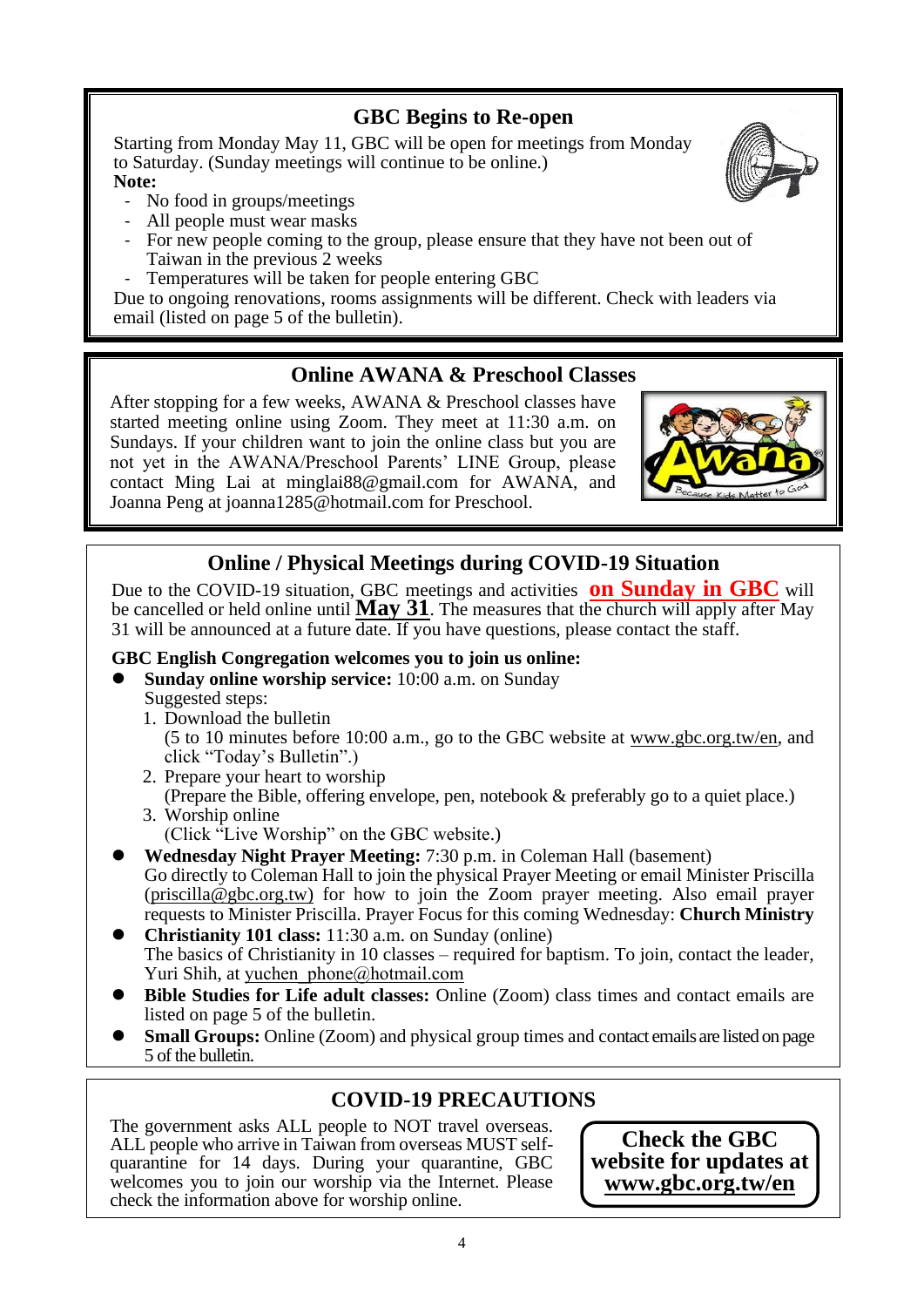### **Sunday School Information YOU ARE ENCOURAGED TO JOIN A CLASS** *ONLINE*



Online classes available. Contact the leader (list below) by email for online meeting details.

#### **Beginning Christian Life**

| Alpha - new and non-Christians             |             | $11:45$ a.m. Cancelled TODAY                       |  |
|--------------------------------------------|-------------|----------------------------------------------------|--|
| Christianity 101 - required for<br>baptısm | $8:00$ p.m. | [Yuri Shih (yuchen phone@hotmail.com)] Time change |  |
| <b>Maturing Christians</b>                 |             |                                                    |  |

| <b>EVIRTHING CHILDURING</b>   |              |                                                                                                                                                                              |  |  |  |  |
|-------------------------------|--------------|------------------------------------------------------------------------------------------------------------------------------------------------------------------------------|--|--|--|--|
| <b>Bible Studies for Life</b> |              | 9:00 a.m. Chien Ferng (cferng@gmail.com)                                                                                                                                     |  |  |  |  |
|                               | $11:30$ a.m. | 4 classes:<br>- Chien Ferng (cferng@gmail.com)<br>- Kevin Hartman (cecilian kevin $@$ gmail.com)<br>- Roy Treurnicht (roytreur@gmail.com)<br>- Ava Zamora (avazam@yahoo.com) |  |  |  |  |
|                               |              | 2:00 p.m. Foua Xiong $(foua201@gmail.com)$                                                                                                                                   |  |  |  |  |
|                               |              | 4:00 p.m. Joel Morey (joel.morey@yahoo.com)                                                                                                                                  |  |  |  |  |

Due to the COVID-19 situation some of the small group meetings are held online and some are cancelled. Please contact the leaders by email if you are interested in joining.

| <b>Small Groups</b>                                                                                                                                                                 |                                                   |                                                          |                                                 |  |  |  |
|-------------------------------------------------------------------------------------------------------------------------------------------------------------------------------------|---------------------------------------------------|----------------------------------------------------------|-------------------------------------------------|--|--|--|
| <b>Type of Group</b>                                                                                                                                                                | <b>Name</b>                                       | Day/Time                                                 | <b>Contact Emails</b>                           |  |  |  |
| <b>Students</b>                                                                                                                                                                     | <b>International Students Group</b>               | Friday<br>$7:30 - 9:00 \text{ pm}$                       | <b>GBC Room B05</b><br>cesaledro57@gmail.com    |  |  |  |
| Couples/<br><b>Parenting</b>                                                                                                                                                        | Couples Group                                     | Sunday<br>$11:30$ am $-1:00$ pm                          | alan.triciac@gmail.com                          |  |  |  |
|                                                                                                                                                                                     | <b>Parenting Group</b>                            | $2nd$ & 4 <sup>th</sup> Sunday<br>$11:30$ am $-12:30$ pm | rod_syverson@hotmail.com                        |  |  |  |
| Women                                                                                                                                                                               | Women's Breakfast Group                           | $2nd$ & 4 <sup>th</sup> Saturday<br>$8:30 - 10:30$ am    | joeym.vanderwerf@gmail.com                      |  |  |  |
| Language/<br><b>Indonesian Community Group</b><br><b>Nationality</b>                                                                                                                |                                                   | Sunday<br>$11:30$ am $-12:45$ pm                         | sagitamaria@gmail.com                           |  |  |  |
|                                                                                                                                                                                     | Salt & Light                                      | Sunday<br>$1:30 - 3:00 \text{ pm}$                       | paulhan2908@gmail.com                           |  |  |  |
|                                                                                                                                                                                     | <b>Bilingual Interpretation Group</b>             | Sunday<br>$2:00 - 4:00$ pm                               | cfindler@yahoo.com                              |  |  |  |
|                                                                                                                                                                                     | Crown of Beauty                                   | Saturday<br>$2:00 - 4:00$ pm                             | clemence4261@gmail.com                          |  |  |  |
| <b>General</b>                                                                                                                                                                      | <b>Thursday Night Bible</b><br><b>Study Group</b> | Thursday<br>$7:30 - 9:00$ pm                             | <b>GBC Room B03</b><br>rod_syverson@hotmail.com |  |  |  |
|                                                                                                                                                                                     | NanGang Group                                     | Friday<br>$7:00 - 9:30$ pm                               | sagitamaria@gmail.com                           |  |  |  |
|                                                                                                                                                                                     | YungHe Bible Study Group                          | Friday<br>$7:00-8:30$ pm                                 | yedukondaluster@gmail.com                       |  |  |  |
|                                                                                                                                                                                     | HsinChu Bible Study Group                         | Friday<br>$7:30 - 8:45$ pm                               | $r$ manlim@yahoo.com                            |  |  |  |
| <b>Ministry</b>                                                                                                                                                                     | <b>Hospital Visitation Group</b>                  | Thursday<br>$1:30 - 2:30$ pm                             | lou. amanda@gmail.com                           |  |  |  |
| <b>Evangelism</b><br>Personal Evangelism Group                                                                                                                                      |                                                   | Thursday<br>$7:00 - 8:30$ p.m.                           | <b>GBC Room B04</b><br>roytreur@gmail.com       |  |  |  |
| YOU ARE ENCOURAGED TO JOIN A SMALL GROUP                                                                                                                                            |                                                   |                                                          |                                                 |  |  |  |
| If you need more information about a small group, please send your questions directly to<br>the email address provided above. If you are interested in starting a new group, please |                                                   |                                                          |                                                 |  |  |  |
| contact Minister Priscilla Liao at priscilla@gbc.org.tw.                                                                                                                            |                                                   |                                                          |                                                 |  |  |  |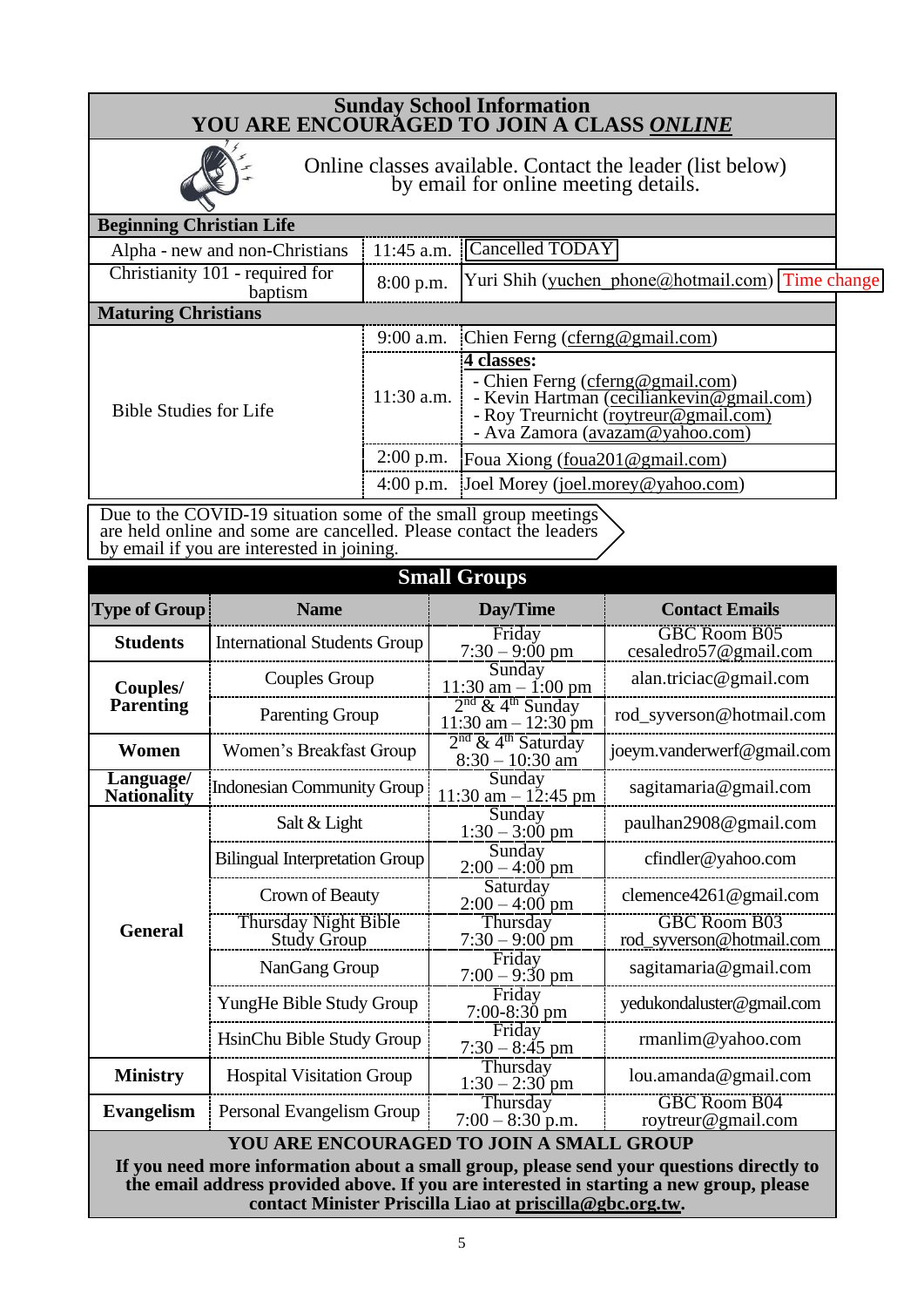|                                                                                                                                                                                                                                                                                                                                                                                                                                                                                                                                                                                                                                                                                                                                                                                                                                                                                                                                                                                                                                                                                                                                                                                                                                                                                                                                                                                      | <b>English Congregation Leaders</b>                                                      |                                       |                                                                  |                                                                                                                                                                                                                                                                                                                                 |                                                                                                                                                                                                                                                                      |                                                     |                                   |
|--------------------------------------------------------------------------------------------------------------------------------------------------------------------------------------------------------------------------------------------------------------------------------------------------------------------------------------------------------------------------------------------------------------------------------------------------------------------------------------------------------------------------------------------------------------------------------------------------------------------------------------------------------------------------------------------------------------------------------------------------------------------------------------------------------------------------------------------------------------------------------------------------------------------------------------------------------------------------------------------------------------------------------------------------------------------------------------------------------------------------------------------------------------------------------------------------------------------------------------------------------------------------------------------------------------------------------------------------------------------------------------|------------------------------------------------------------------------------------------|---------------------------------------|------------------------------------------------------------------|---------------------------------------------------------------------------------------------------------------------------------------------------------------------------------------------------------------------------------------------------------------------------------------------------------------------------------|----------------------------------------------------------------------------------------------------------------------------------------------------------------------------------------------------------------------------------------------------------------------|-----------------------------------------------------|-----------------------------------|
|                                                                                                                                                                                                                                                                                                                                                                                                                                                                                                                                                                                                                                                                                                                                                                                                                                                                                                                                                                                                                                                                                                                                                                                                                                                                                                                                                                                      |                                                                                          |                                       |                                                                  | English Pastor: Nick Brideson                                                                                                                                                                                                                                                                                                   |                                                                                                                                                                                                                                                                      |                                                     |                                   |
| <b>Pastor Nick Brideson</b><br><b>Adult Education</b>                                                                                                                                                                                                                                                                                                                                                                                                                                                                                                                                                                                                                                                                                                                                                                                                                                                                                                                                                                                                                                                                                                                                                                                                                                                                                                                                |                                                                                          | Minister Priscilla Liao<br>Children's |                                                                  | Minister Kevin Wang                                                                                                                                                                                                                                                                                                             |                                                                                                                                                                                                                                                                      |                                                     |                                   |
| /Mission                                                                                                                                                                                                                                                                                                                                                                                                                                                                                                                                                                                                                                                                                                                                                                                                                                                                                                                                                                                                                                                                                                                                                                                                                                                                                                                                                                             | AM Worship                                                                               |                                       | Education/Caring                                                 |                                                                                                                                                                                                                                                                                                                                 |                                                                                                                                                                                                                                                                      | PM Worship                                          | Youth/Fellowship                  |
| <b>Cryroom Children's</b><br><b>Adult Education</b><br><b>Morning Music</b><br><b>Care Ministry</b><br>Nick Brideson<br>Cherrie Gow Lim<br>Abby Tu<br>nick@gbc.org.tw<br>cvgow@yahoo.com<br>abbbytu@gmail.com<br><b>Foreign Mission:</b><br><b>Morning Greeters</b><br>Preschool<br><b>Medical/Dental Team</b><br>Chien Ferng<br>Joanna Peng<br>cferng@gmail.com<br>Armand Lim<br>Joanna1285@hotmail.com<br>rmanlim@yahoo.com<br><b>Adult Choir</b><br><b>AWANA Spark Group</b><br><b>VBS</b> Team<br><b>Hand Bell Choir</b><br>Crystal Turner<br>Priscilla Liao<br>Juliet Jao<br>elisayeh@yahoo.com<br>priscilla@gbc.org.tw<br>lenyinjao@gmail.com<br><b>AWANA T&amp;T Group</b><br>Ming Lai<br>Taiwan Mission:<br><b>Hallel Singers</b><br>minglai88@gmail.com<br>Cherrie Gow Lim<br><b>TaiTung Team</b><br>Cherrie Gow Lim<br>cvgow@yahoo.com<br><b>Prayer Ministry</b><br>Priscilla Liao<br>cvgow@yahoo.com<br><b>Morning Fellowship Tea</b><br>priscilla@gbc.org.tw<br><b>Orphanage Ministry</b><br>Yuri Shih<br><b>Hospital Visitation</b><br>Julie Chen<br>yuchen phone@hotmail.com<br>Amanda Lou<br>yuling0914@gmail.com<br><b>Morning Multimedia</b><br>lou.amanda@gmail.com<br>Vicky Lin<br><b>Evergreen Fellowship</b><br><b>Small Groups</b><br>Winnie Liang<br>gbcmorningmedia@gmail.com<br>-Women<br>wistlesliang@hotmail.com<br>-General<br>-Ministry<br>-Nationality |                                                                                          | -Evangelism                           | Vicky Kuo<br><b>Jusak Tandean</b><br>Michelle Cheng<br>Aline Kao | <b>Evening Music Team</b><br>Alex Chen /Renee Yang<br>gbceworshipteam@gmail.com<br><b>Evening Greeters</b><br>asiaglobe999@gmail.com<br><b>Evening Multimedia</b><br>jtandean@yahoo.com<br><b>Evening Tea / Baptism</b><br><b>Celebration Fellowship</b><br>yealincheng@yahoo.com<br><b>Baptism Support</b><br>aline@gbc.org.tw | <b>Trinity Youth</b><br>(Grade 7 and above)<br>Grant & Kirsten<br><b>Burgess</b><br>grantburgess@live.co.<br>za<br><b>Mabuhay</b><br>Fellowship<br>Ava Zamora<br>avazam@yahoo.com<br><b>Small Groups</b><br>-Youth<br>-Students<br>-Couples<br>-Parenting<br>-Family |                                                     |                                   |
| <b>Secretarial staff:</b>                                                                                                                                                                                                                                                                                                                                                                                                                                                                                                                                                                                                                                                                                                                                                                                                                                                                                                                                                                                                                                                                                                                                                                                                                                                                                                                                                            |                                                                                          |                                       |                                                                  | Deacon                                                                                                                                                                                                                                                                                                                          |                                                                                                                                                                                                                                                                      |                                                     | <b>Alternate Deacon</b>           |
| SueJenny Hsu                                                                                                                                                                                                                                                                                                                                                                                                                                                                                                                                                                                                                                                                                                                                                                                                                                                                                                                                                                                                                                                                                                                                                                                                                                                                                                                                                                         | Stella Chen (part-time)                                                                  |                                       |                                                                  | Michael Huang                                                                                                                                                                                                                                                                                                                   |                                                                                                                                                                                                                                                                      |                                                     | Armand Lim                        |
| suejenny@gbc.org.tw                                                                                                                                                                                                                                                                                                                                                                                                                                                                                                                                                                                                                                                                                                                                                                                                                                                                                                                                                                                                                                                                                                                                                                                                                                                                                                                                                                  | stella@gbc.org.tw                                                                        |                                       |                                                                  | mhuang500@yahoo.com                                                                                                                                                                                                                                                                                                             |                                                                                                                                                                                                                                                                      |                                                     | rmanlim@yahoo.com                 |
|                                                                                                                                                                                                                                                                                                                                                                                                                                                                                                                                                                                                                                                                                                                                                                                                                                                                                                                                                                                                                                                                                                                                                                                                                                                                                                                                                                                      | <b>English Congregation Participation &amp; GBC Staff Information</b>                    |                                       |                                                                  |                                                                                                                                                                                                                                                                                                                                 |                                                                                                                                                                                                                                                                      |                                                     |                                   |
| 2020.05.03                                                                                                                                                                                                                                                                                                                                                                                                                                                                                                                                                                                                                                                                                                                                                                                                                                                                                                                                                                                                                                                                                                                                                                                                                                                                                                                                                                           |                                                                                          |                                       | <b>Attendance *Offerings</b>                                     |                                                                                                                                                                                                                                                                                                                                 | <b>GBC Staff Contacts</b><br><b>Peter Wu</b>                                                                                                                                                                                                                         |                                                     |                                   |
| Online Service - online weekly views                                                                                                                                                                                                                                                                                                                                                                                                                                                                                                                                                                                                                                                                                                                                                                                                                                                                                                                                                                                                                                                                                                                                                                                                                                                                                                                                                 |                                                                                          |                                       | 637                                                              | 387,895                                                                                                                                                                                                                                                                                                                         |                                                                                                                                                                                                                                                                      | <b>Senior Pastor</b>                                |                                   |
|                                                                                                                                                                                                                                                                                                                                                                                                                                                                                                                                                                                                                                                                                                                                                                                                                                                                                                                                                                                                                                                                                                                                                                                                                                                                                                                                                                                      | <b>Morning Service</b>                                                                   |                                       | $\cdots$                                                         |                                                                                                                                                                                                                                                                                                                                 |                                                                                                                                                                                                                                                                      | <b>David Kong</b><br><b>Assistant Senior Pastor</b> |                                   |
| Children Service                                                                                                                                                                                                                                                                                                                                                                                                                                                                                                                                                                                                                                                                                                                                                                                                                                                                                                                                                                                                                                                                                                                                                                                                                                                                                                                                                                     |                                                                                          |                                       | 27                                                               | .                                                                                                                                                                                                                                                                                                                               |                                                                                                                                                                                                                                                                      | <b>Hsiao Yen Shen</b>                               |                                   |
| <b>Evening Service</b>                                                                                                                                                                                                                                                                                                                                                                                                                                                                                                                                                                                                                                                                                                                                                                                                                                                                                                                                                                                                                                                                                                                                                                                                                                                                                                                                                               |                                                                                          |                                       |                                                                  | .                                                                                                                                                                                                                                                                                                                               |                                                                                                                                                                                                                                                                      | $(02)$ 2362-5321 #113                               | Director of Administration Office |
| <b>Wednesday Prayer Meeting (online)</b>                                                                                                                                                                                                                                                                                                                                                                                                                                                                                                                                                                                                                                                                                                                                                                                                                                                                                                                                                                                                                                                                                                                                                                                                                                                                                                                                             |                                                                                          |                                       | 18                                                               | $\cdots$                                                                                                                                                                                                                                                                                                                        |                                                                                                                                                                                                                                                                      | <b>GBC English Staff Contacts</b>                   |                                   |
|                                                                                                                                                                                                                                                                                                                                                                                                                                                                                                                                                                                                                                                                                                                                                                                                                                                                                                                                                                                                                                                                                                                                                                                                                                                                                                                                                                                      | Preschool                                                                                |                                       | 7                                                                | .                                                                                                                                                                                                                                                                                                                               |                                                                                                                                                                                                                                                                      | <b>Nick Brideson</b><br><b>English Pastor</b>       |                                   |
| Sunday                                                                                                                                                                                                                                                                                                                                                                                                                                                                                                                                                                                                                                                                                                                                                                                                                                                                                                                                                                                                                                                                                                                                                                                                                                                                                                                                                                               | Children                                                                                 |                                       | 20                                                               | .                                                                                                                                                                                                                                                                                                                               |                                                                                                                                                                                                                                                                      | nick@gbc.org.tw<br>Priscilla Liao                   |                                   |
| School<br>Classes                                                                                                                                                                                                                                                                                                                                                                                                                                                                                                                                                                                                                                                                                                                                                                                                                                                                                                                                                                                                                                                                                                                                                                                                                                                                                                                                                                    | Youth                                                                                    |                                       | .                                                                | .                                                                                                                                                                                                                                                                                                                               |                                                                                                                                                                                                                                                                      | <b>English Minister</b>                             |                                   |
|                                                                                                                                                                                                                                                                                                                                                                                                                                                                                                                                                                                                                                                                                                                                                                                                                                                                                                                                                                                                                                                                                                                                                                                                                                                                                                                                                                                      | Adult (online)                                                                           |                                       | 56                                                               | .                                                                                                                                                                                                                                                                                                                               | priscilla@gbc.org.tw<br><b>Kevin Wang</b>                                                                                                                                                                                                                            |                                                     |                                   |
| Small Groups (online)                                                                                                                                                                                                                                                                                                                                                                                                                                                                                                                                                                                                                                                                                                                                                                                                                                                                                                                                                                                                                                                                                                                                                                                                                                                                                                                                                                |                                                                                          |                                       | 47                                                               |                                                                                                                                                                                                                                                                                                                                 | <b>English Minister</b><br>kevin@gbc.org.tw                                                                                                                                                                                                                          |                                                     |                                   |
|                                                                                                                                                                                                                                                                                                                                                                                                                                                                                                                                                                                                                                                                                                                                                                                                                                                                                                                                                                                                                                                                                                                                                                                                                                                                                                                                                                                      | Choir                                                                                    |                                       |                                                                  | .                                                                                                                                                                                                                                                                                                                               |                                                                                                                                                                                                                                                                      | <b>SueJenny Hsu</b><br><b>English Secretary</b>     |                                   |
| Music                                                                                                                                                                                                                                                                                                                                                                                                                                                                                                                                                                                                                                                                                                                                                                                                                                                                                                                                                                                                                                                                                                                                                                                                                                                                                                                                                                                | <b>Hallel Singers</b>                                                                    |                                       |                                                                  | .                                                                                                                                                                                                                                                                                                                               |                                                                                                                                                                                                                                                                      | suejenny@gbc.org.tw<br>(02) 2362-5321 #136          |                                   |
|                                                                                                                                                                                                                                                                                                                                                                                                                                                                                                                                                                                                                                                                                                                                                                                                                                                                                                                                                                                                                                                                                                                                                                                                                                                                                                                                                                                      | Handbell                                                                                 |                                       |                                                                  | .                                                                                                                                                                                                                                                                                                                               |                                                                                                                                                                                                                                                                      | <b>Stella Chen</b>                                  |                                   |
|                                                                                                                                                                                                                                                                                                                                                                                                                                                                                                                                                                                                                                                                                                                                                                                                                                                                                                                                                                                                                                                                                                                                                                                                                                                                                                                                                                                      |                                                                                          |                                       |                                                                  | .                                                                                                                                                                                                                                                                                                                               |                                                                                                                                                                                                                                                                      | Part-time Secretary<br>stella@gbc.org.tw            |                                   |
| Mabuhay Fellowship<br>These offerings are from online donations (credit cards, checks, bank wirings, etc.)                                                                                                                                                                                                                                                                                                                                                                                                                                                                                                                                                                                                                                                                                                                                                                                                                                                                                                                                                                                                                                                                                                                                                                                                                                                                           |                                                                                          |                                       |                                                                  | .                                                                                                                                                                                                                                                                                                                               |                                                                                                                                                                                                                                                                      | $(02)$ 2362-5321 #132                               |                                   |
|                                                                                                                                                                                                                                                                                                                                                                                                                                                                                                                                                                                                                                                                                                                                                                                                                                                                                                                                                                                                                                                                                                                                                                                                                                                                                                                                                                                      | $\sim$ For information on other GBC participation and staff, see Chinese bulletin $\sim$ |                                       |                                                                  |                                                                                                                                                                                                                                                                                                                                 |                                                                                                                                                                                                                                                                      |                                                     |                                   |
|                                                                                                                                                                                                                                                                                                                                                                                                                                                                                                                                                                                                                                                                                                                                                                                                                                                                                                                                                                                                                                                                                                                                                                                                                                                                                                                                                                                      |                                                                                          |                                       |                                                                  |                                                                                                                                                                                                                                                                                                                                 |                                                                                                                                                                                                                                                                      |                                                     |                                   |

## **English Congregation Leaders**